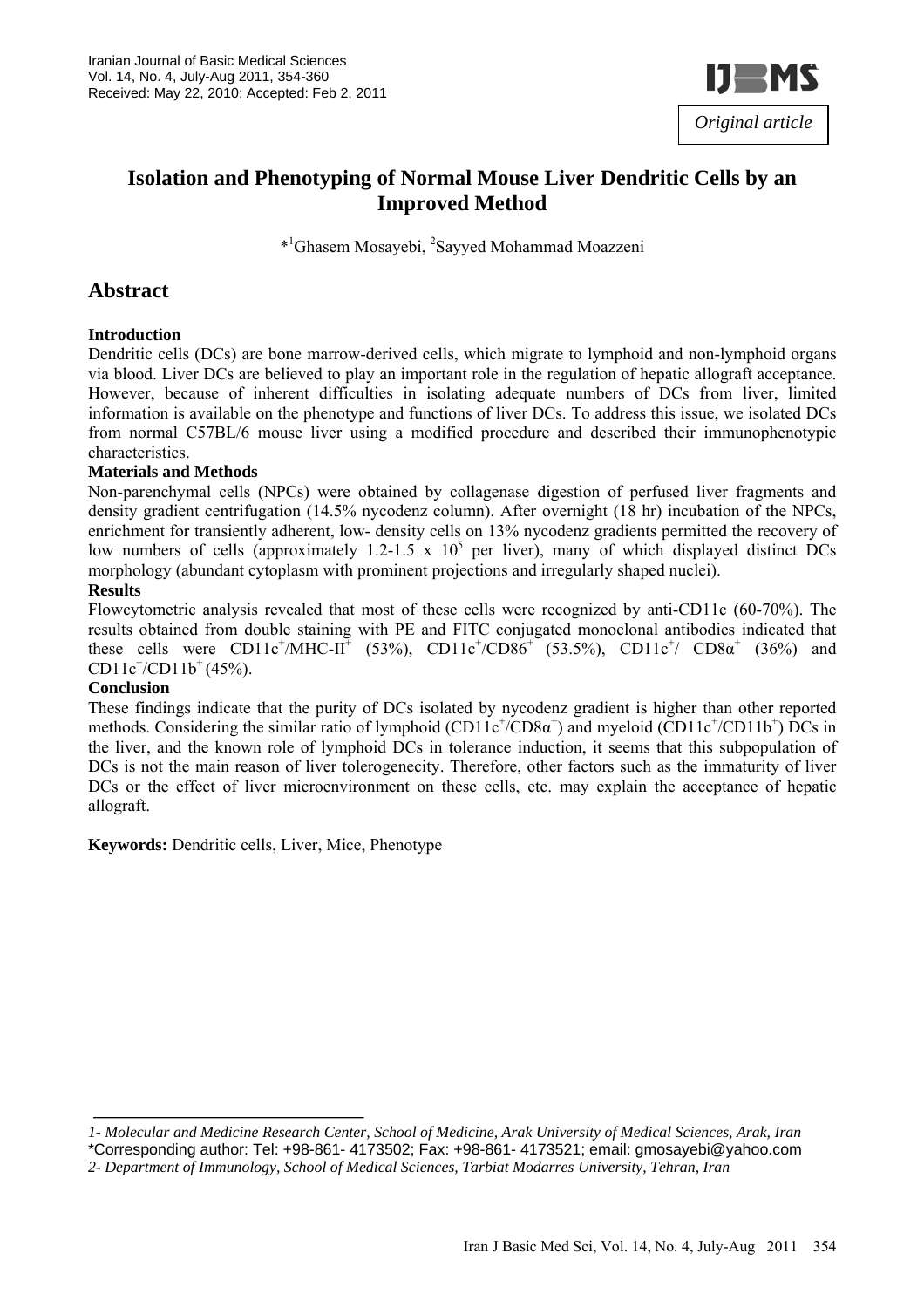# **Introduction**

Dendritic cells (DCs) are distributed ubiquitously throughout the body and play an important role in inducing immunity and/or tolerance (1, 2). Several DCs subgroups with different biological roles have been identified (3, 4). Myeloid DCs usually induce immune response and tolerance and usually are induced by lymphoid DCs (5, 6). Difference in frequency and ratio of DCs subtypes appears to be one of the reasons for the differences in immune response in various tissues (7). Donor liver dendritic cells have been identified within various lymphoid and non-lymphoid tissues of organ allograft recipients, including immunosuppressor non-treated mice transplanted with and permanently accepting major histocompatibility complex (MHC) incompatible hepatic allograft (8-10). Freshly isolated DCs from lymphoid organs are potent stimulators of primary MLR (11). Whereas, freshly isolated DCs of liver are unable to initiate primary T cell responses (12). Therefore, DCs may play an important role in modulation of the immunological responses and tolerance induction in liver transplantation (13). It is thought that the DCs resident within non-lymphoid tissues may be functionally immature and/or more heterogeneous than the potent stimulators of T cell activation that can be isolated from lymphoid organs (14, 15). However, several questions have risen about the basis of the tolerogenicity of the liver, in particular, about the phenotype of liver DCs.

The phenotype and properties of liver DCs have been described both in the rat and man (16, 17). However, because of inherent difficulties in isolating adequate number of mouse liver DCs, there are few studies on phenotype and function of mouse liver DCs (11, 18). Furthermore, there are some reports regarding the properties of liver-derived DCs from GM-CSF or Flt3-L treated mice (19, 20), but little is known about the properties and phenotype of DCs present within normal mouse liver. However, DCs isolated from liver mouse in presence of GM-CSF and Flt3-L or DCs derived from  $CD34<sup>+</sup>$  progenitor cells may affect phenotype and function of DCs.

Since liver is the most tolerogenic of all transplanted organs and its graft can be accepted across MHC barriers in mice without the need for immunosuppressive therapy (21), studies on mouse liver DCs may provide important clues to understand mechanisms underlying tolerance induction. In this study, we have isolated DC-enriched cell populations from normal mouse liver with a modified separation method and described their immunophenotype.

# **Materials and Methods**  *Mice*

Adult 6-8 weeks old female C57BL/6 mice were purchased from the Razi vaccine and serum research institute of Iran.

### *Isolation of NPCs from liver*

Mice were anesthetized with ketamine, swabbed with 70% ethanol and an abdominal mid-line incision was performed. NPCs were isolated from the liver of mice, as Rao *et al* have described previously (22), with the following modifications (Figure 1). Briefly, the liver was perfused for 3 min *in situ* via the inferior vena cava, using 20-30 ml ice-cold phosphate buffer saline (PBS) and a 22 G intravenous catheter. 2 ml collagenase solution (Roche, Mannheim, Germany; 1mg/ml) in RPMI-1640 (Gibco, BRL) was then injected. The liver was excised immediately, diced into small pieces and digested in collagenase solution (5 ml/liver) for 30 min at 37 °C, with constant stirring. The digested tissue was then filtered through a 0.1 mm sterile wire mesh. Cells from three to four livers were pooled. The cell suspension was washed twice with PBS or RPMI-1640 medium by centrifugation at 400 g for 5 min at 4 °C. The final pellet was re-suspended in 2-3 ml RPMI medium and overlaid on nycodenz (Pharma AS, Oslo, Norway) gradient 14.5% (w/v) and centrifuged at 600 g for 15 min at 4 °C. The recovered low density (LD) cells from the interface were collected using a Pasteur pipet and washed as mentioned above.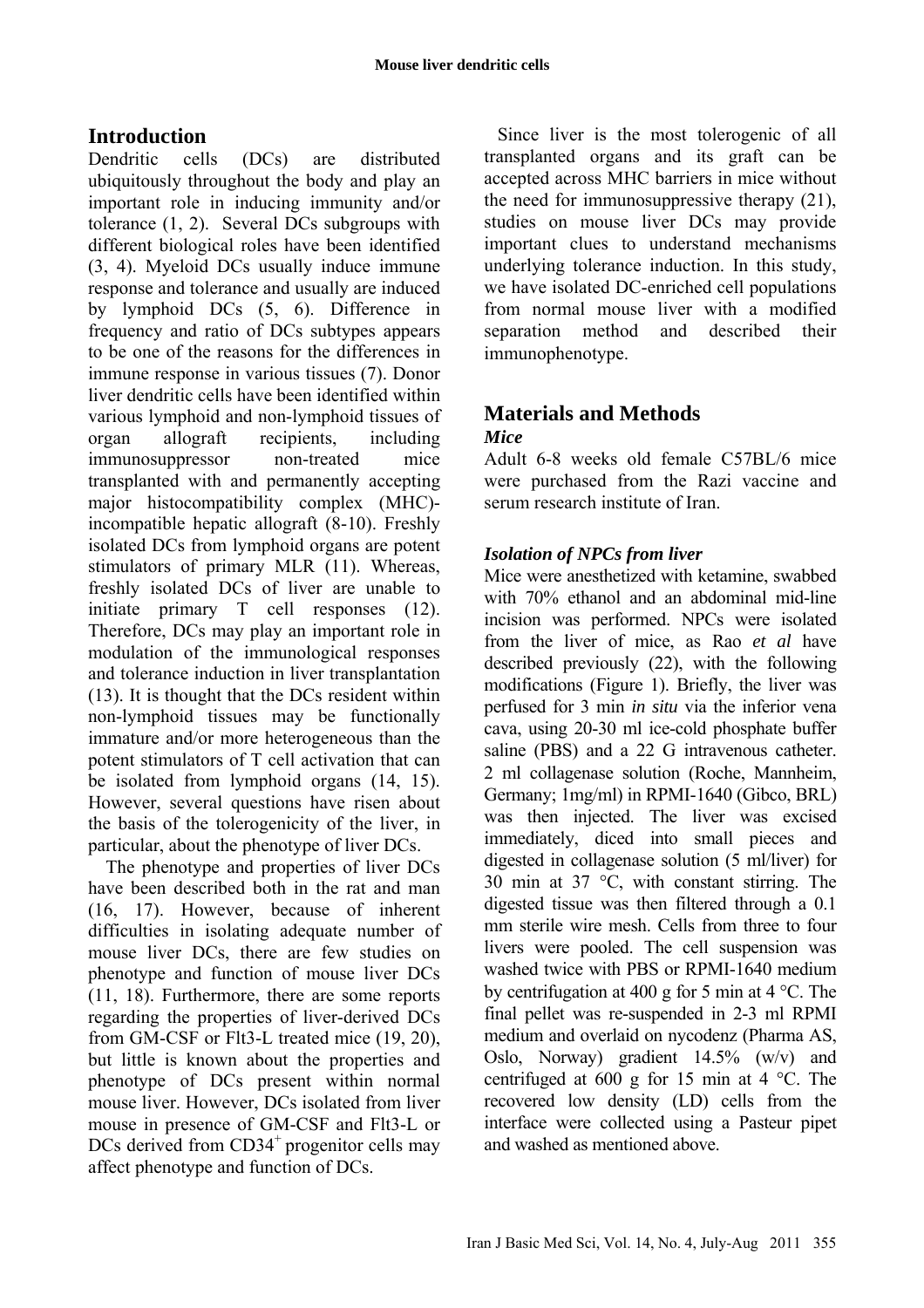#### *Enrichment of dendritic cells*

To enrich the DCs, NPCs were suspended in complete tissue culture medium (RPMI-1640 containing 10% FCS) and incubated overnight (18 hr) at 37  $\degree$ C, 5% CO<sub>2</sub> in tissue culture petridishes. At the end of incubation time, non-adherent cells were recovered and layered on a 3 ml column of 13% (w/v) nycodenz and centrifuged at 600 g for 15 min at 4 **°**C. Lowdensity cells separated carefully from interface using a Pasteur pipette. These cells referred to as "DCs-enriched cells", were washed and used for flowcytometric analysis.

#### *Flow cytometric analysis*

DC-enriched cells  $(1\times10^5 \text{ cells/tube})$  in flow cytometric buffer (PBS with 2% FCS and 0.01% sodium azide; Sigma) were stained by indirect double staining immunofluorescence technique. Briefly, the cells surface was first blocked with 5% normal mouse serum for 10 min on ice and then stained with primary

monoclonal antibodies (mAbs): hamster anti-CD11c (clone HL3), rat anti-MHC class II (clone 2G9), rat anti-CD8 $\alpha$  (clone 53-6.7), rat ant-CD11b (clone M1/70), and rat anti-CD86 (clone GL1). All of mAbs were purchased from PharMingen Company. Optimal concentration of hamster anti-mouse CD11c was added to all tubes (except the tube of isotype control) and then rat anti-mouse CD86, MHC-II, CD11b and CD8α were added to each tube, separately. The species and isotypematched irrelevant antibodies were used as negative controls. The cells were then incubated on ice for 30 min and washed with flow cytomertic buffer. Phycoerythrin (PE) conjugated mouse anti-hamster IgG (clone G70-204) and fluoresein isothiocyanate, (FITC)-conjugated mouse anti-rat IgG2a (clone RG7/1.30), and IgG2b (clone RG7/11.1) were used as secondary antibodies. After staining, the cells were fixed in 1% paraformaldehyde and flow cytometric



Figure 1. Flow plan for the isolation of non-parenchymal and DCs-enriched cells from normal mouse liver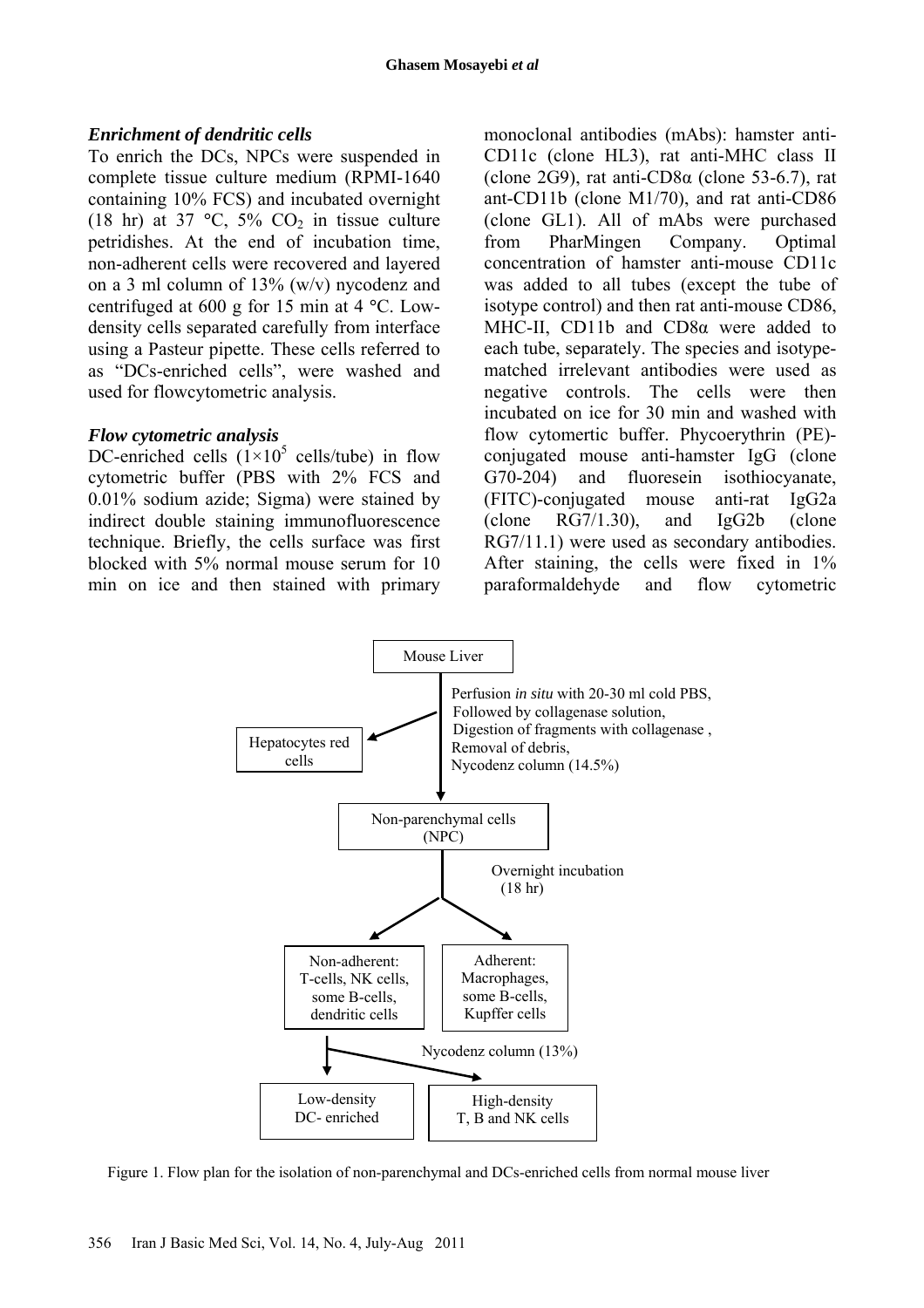analysis was performed using FACSscan (Culter).

### **Results**

### *Isolation of hepatic NPCs*

Liver tissues were digested with collagenase and NPCs were separated on a 14.5% nycodenz column. The number of NPCs isolated from a normal mouse liver was approximately  $4x10^6$  cells, with less than 5% hepatocyte contamination on microscopic examination (Figure 2A). DC population (CD11c<sup>+</sup> cells) constituted  $\leq 1.0\%$  of the normal nonparenchymal cells.

To enrich the DCs, freshly isolated NPCs were cultured overnight at 37 °C and 5% CO<sub>2</sub>. Non-adherent cells were recovered and layered on a nycodenz column (13% w/v). Lowdensity fraction was separated and referred to as DC-enriched cells. DC population was enriched 20-30% after overnight culture and 13% nycodenz gradient centrifugation. 1.2-1.5  $\times$ 10<sup>5</sup> DC-enriched cells were isolated from each mouse liver. This population consisted of mononuclear cells with distinct DC morphology. Giemsa-stained preparations exhibited cells with irregularly shaped eccentric nuclei and abundant cytoplasmic projections or veils (Figure 2B). Double indirect immunostaining was used to detect coexpression of MHC class-II, CD86, CD8α and CD11b molecules with CD11c on DCenriched cell populations. The harvested lowdensity cell fraction was incubated with primary monoclonal antibodies then stained by PE and FITC- conjugated monoclonal antibodies.

The obtained results showed that, approximately 65% of the DC-enriched cells possess CD11c marker. The levels of MHC-II and co stimulatory molecule (CD86) expression on CD11c positive cells were 53% and 53.5%, respectively. 45% and 36% of CD11c<sup>+</sup> -cells express the myeloid marker (CD11b) and lymphoid marker (CD8α) respectively (Figure 3).



Figure 2. Giemsa-stained cytocentrifuge preparations of freshly isolated Non-parenchymal cells (A) and lowdensity DC enriched cells recovered from nycodenz gradients after overnight culture of NPCs from normal C57BL/6 mouse liver (B). The cells are agranular, with variable degrees of cytoplasmic vacuolation and irregularly shaped distinct cytoplasmic projections.



Figure 3. Flow cytometric analysis of the cell surface markers on the DC-enriched cells.

Non-adherent LD cells were harvested from nycodenz gradients after overnight culture of NPCs from normal C57BL/6 mouse liver. The cells were stained by indirect immunofluorescence. The results are representative of 5 separate experiments.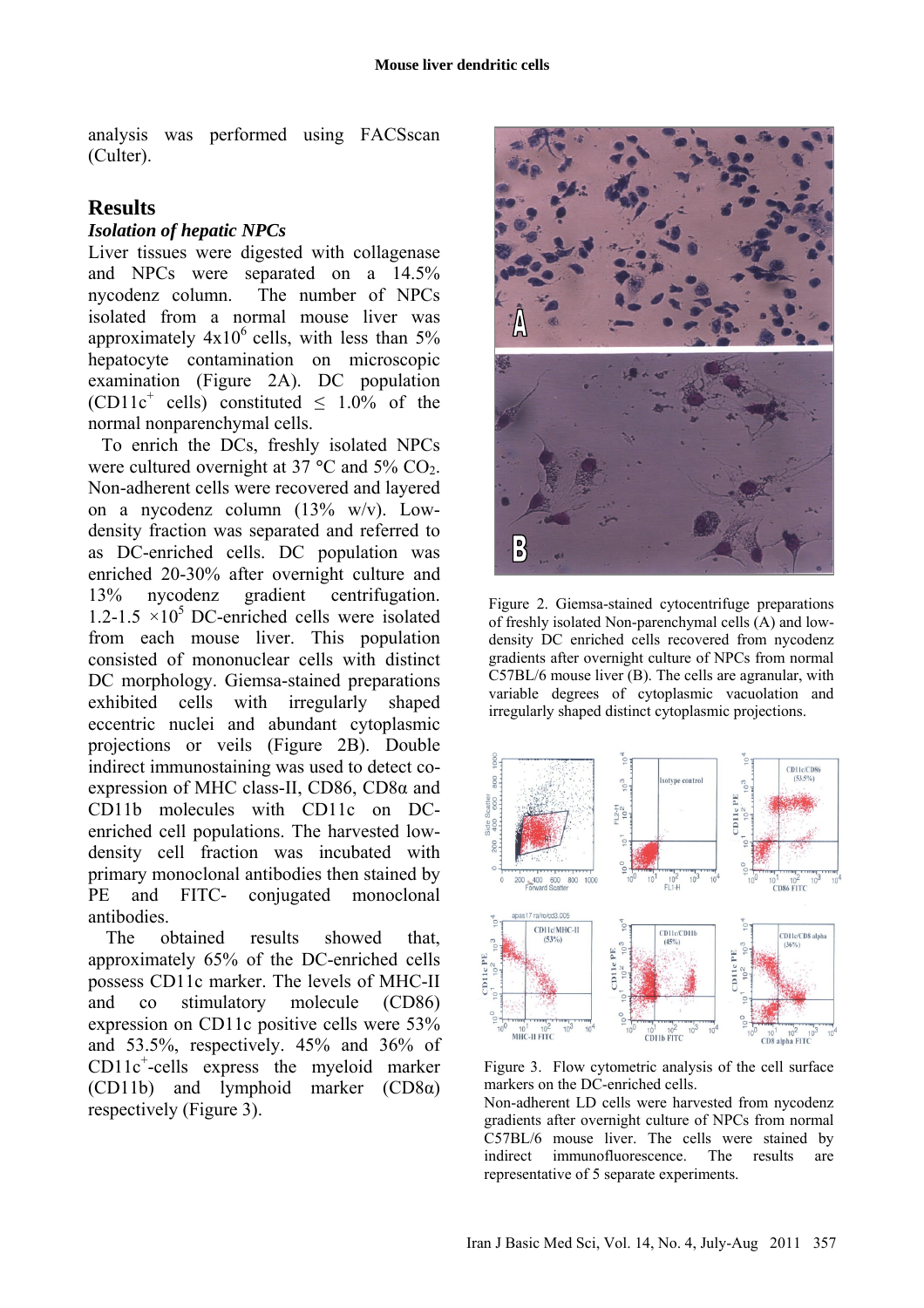# **Discussion**

Dendritic cells (DCs) are a minor population of bone marrow-derived leukocytes that are distributed ubiquitously throughout the body (23). DCs are resident in the interstitial connective tissue of non-lymphoid organs, such as the liver, kidney or heart. They are believed to be important passenger leukocytes that migrate to T dependent areas of host lymphoid tissue following organ transplantation (24). The participation of liver DCs in development of tolerance to grafted tissue has been suggested in previous studies (13). It has been suggested that the chimeric cells, which are observed in various organs of recipients of liver or other allografts consist predominantly of DC lineage cells (21, 25). However, the study of DCs located in the liver has been restricted by their relative scarcity and difficulty of their isolation and consequently limited information is available on characteristics of these cells. Some studies have showed that injection of Flt3-Ligand to mouse or culture of DCs in the presence of GM-CSF increases the number of liver DCs dramatically (19, 26). However, these cytokines probably affect the function and/or phenotype of DCs. In the present study, we used a modified method (Nycodenz gradient) for isolating of DCs from normal mouse liver without using cytokines or coarse manipulation. We isolated  $4x10^6$  nonparenchymal cells from each liver. After overnight-culture of NPCs and separating lowdensity cells by nycodenz gradient, approximately 1.2-1.5 $x10^5$  cells/liver had DClike morphology. This degree of enrichment is similar to that reported by others  $(11, 27, 28)$ . Following flow cytometric analysis, it was found that the great majority (60-70%) of these cells possess DC-related marker  $(CD11c^+).$ 

Some previous studies have suggested that freshly-isolated DCs from non-lymphoid tissues, such as liver, are functionally immature and are more heterogeneous than the lymphoid organs (15, 29). In contrast, the results of this study showed that the majority of isolated DCs possess phenotype of mature DCs with high expression of MHC class-II and co stimulatory molecule, CD86 on their surface. Abe *et al* have reported that the expression of MHC class-II and CD86 on GM-CSF treated liver derived DCs were 30% and 20%, respectively (28). Other investigators showed that DCs isolated from mice treated with Flt3-L are phenotypically immature  $(CD11c^+$ ,  $CD86$  $L_{\text{ow}}$ , MHC-II  $L_{\text{ow}}$  (26). However, the phenotypic changes after overnight culture have also been reported for DCs isolated from other mouse non-lymphoid organs (27). Therefore, some of these variations are probably because of culturing.

Freshly isolated DCs from lymphoid organs are potent stimulators of primary MLR, whereas freshly isolated DCs from nonlymphoid organs are unable to initiate primary T cell responses (30, 31). These findings may reflect the heterogeneity of DC populations residing in different organs  $(32)$ . The CD11 $c^+$ DC population can be divided into at least two subsets on the basis of the expression of CD11b and CD8α, which may represent the putative myeloid and lymphoid related subsets (33). Our results show that the frequency of DCs in freshly isolated normal liver NPCs is very low. However,  $CD8\alpha^+$  and  $CD11b^+$  DCs were substantially enriched to 36 and 45 percent respectively by overnight culture and nycodenz density centrifugation. The obtained results also indicate that both subsets were present in normal mouse liver and in approximately equivalent numbers. O'Connel *et al* also showed that the frequency of lymphoid and myeloid DC subset is equal in the liver (27). However, we could not find an obvious difference between DCs isolated from the liver and the spleen (not shown data) of normal mouse.

# **Conclusion**

These findings indicate that purity of isolated DCs using nycodez gradient is higher than other reports (34, 35). The similar ratio of lymphoid  $(CD11c^+/CD8\alpha^+)$  and myeloid (CD11c<sup>+</sup> /CD11b+ ) DCs in liver demonstrated that the difference in frequency of these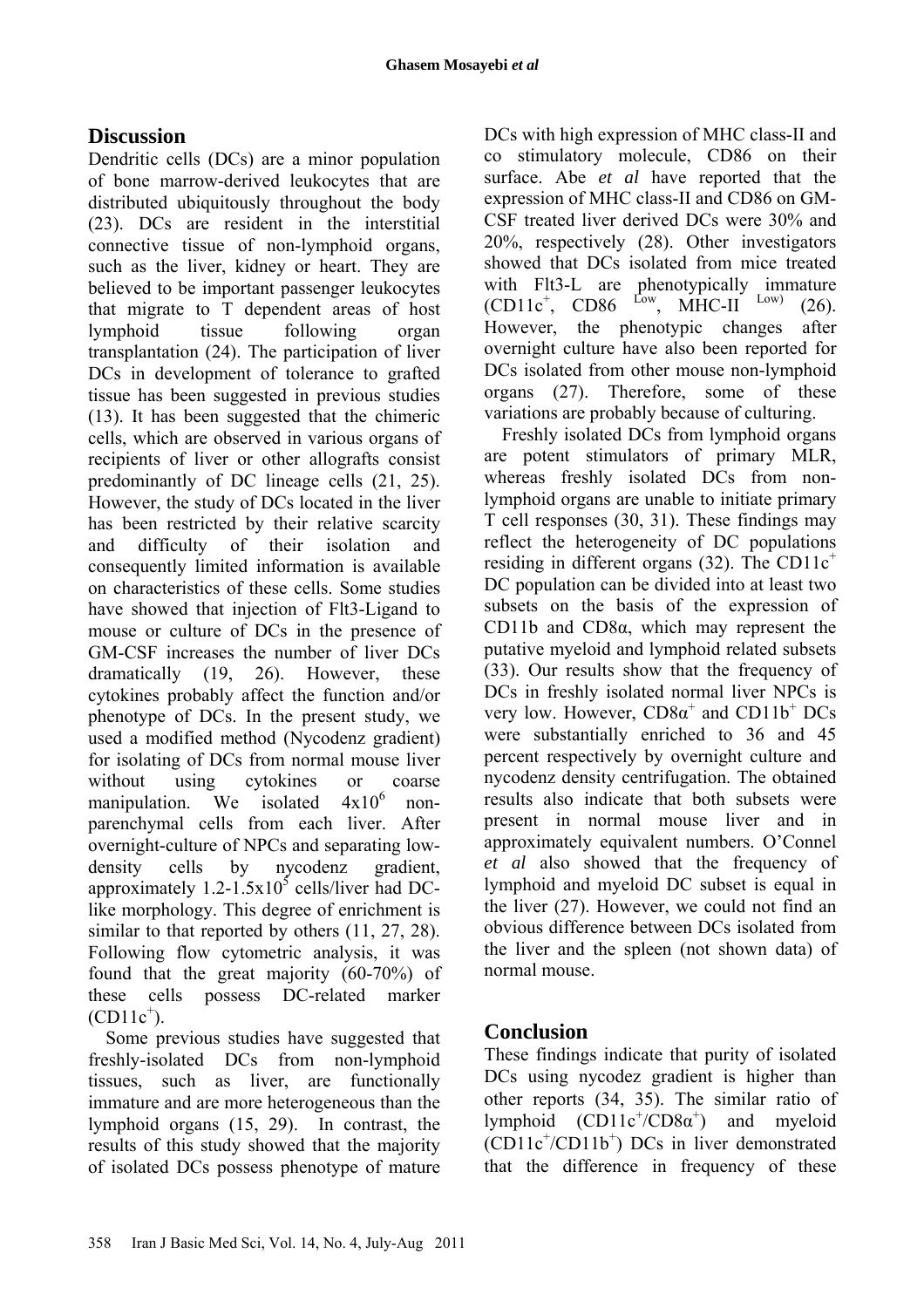subpopulations of dendritic cells is not the main reason for the tolerance to liver transplants. However hepatic microenvironment may play an important role in tolerogenicity of DCs in this organ.

### **Acknowledgment**

We thank Dr Aghaie, Dr Vaeli and Mrs Tabatbaie the personnel of flow cytometry department of Iranian blood organization for their kind collaborations.

#### **References**

- 1. Granucci F, Zanoni I, Ricciardi-Castagnoli P. Central role of dendritic cells in the regulation and deregulation of immune responses. Cell Mol Life Sci 2008; 65:1683-1697.
- 2. Banchereau J, Steinman RM. Dendritic cells and the control of immunity. Nature 1998; 392:245-252.
- 3. Jacobs B, Wuttke M, Papewalis C, Seissler J, Schott M. Dendritic cell subtypes and *in vitro* generation of dendritic cells. Horm Metab Res 2008; 40:99-107.
- 4. Vremec D, Shortman K. Dendritic cell subtypes in mouse lymphoid organs: cross-correlation of surface markers, changes with incubation, and differences among thymus, spleen, and lymph nodes. J Immunol 1997; 159:565- 573.
- 5. Steinman RM, Inaba K. Myeloid dendritic cells. J Leukoc Biol 1999; 66:205-208.
- 6. Coquerelle C, Moser M. DC subsets in positive and negative regulation of immunity. Immunol Rev 2010; 234:317-334.
- 7. Belz GT, Heath WR, Carbone FR. The role of dendritic cell subsets in selection between tolerance and immunity. Immunol Cell Biol 2002; 80:463-468.
- 8. Sumpter TL, Lunz JG 3rd, Castellaneta A, Matta B, Tokita D, Turnquist HR, *et al*. Dendritic cell immunobiology in relation to liver transplant outcome. Front Biosci 2009; 1:99-114.
- 9. Toyokawa H, Nakao A, Bailey RJ, Nalesnik MA, Kaizu T, Lemoine JL, *et al*. Relative contribution of direct and indirect allorecognition in developing tolerance after liver transplantation. Liver Transpl 2008; 14:346-357.
- 10. Bocrie O, Abdelouhab K, Martin L, Guignier F, Mousson C, Rifle G. Chimerism in lymphoid tissues and donor-specific antibody response after injection of allogenic splenic dendritic cells from Fischer rats to Lewis recipients. Transplant Proc 2006; 38:2349-2351.
- 11. Woo J, Lu L, Rao AS, Li Y, Subbotin V, Starzl TE, *et al.* Isolation, phenotype, and allostimulatory activity of mouse liver dendritic cells. Transplantation. 1994; 58:484-491.
- 12. Pillarisetty VG, Shah AB, Miller G, Bleier JI, DeMatteo RP. Liver dendritic cells are less immunogenic than spleen dendritic cells because of differences in subtype composition. J Immunol 2004; 172:1009-1017.
- 13. Sumpter TL, Lunz JG, Demetris AJ, Thomson AW. Molecular regulation of hepatic dendritic cell function and its relation to liver transplant outcome. Transplantation. 2009; 88:S40-44.
- 14. Helft J, Ginhoux F, Bogunovic M, Merad M. Origin and functional heterogeneity of non-lymphoid tissue dendritic cells in mice. Immunol Rev 2010; 234:55-75.
- 15. Lian ZX, Okada T, He XS, Kita H, Liu YJ, Ansari AA, *et al*. Heterogeneity of dendritic cells in the mouse liver: identification and characterization of four distinct populations. J Immunol 2003 ;170:2323-2330.
- 16. Muench MO, Suskind DL, Barcena A. Isolation, growth and identification of colony-forming cells with erythroid, myeloid, dendritic cell and NK-cell potential from human fetal liver. Biol Proced Online 2002; 4:10- 23.
- 17. Matsuno K, Kudo S, Ezaki T, Miyakawa K. Isolation of dendritic cells in the rat liver lymph. Transplantation 1995; 60:765-768.
- 18. Thomson AW, Lu L, Subbotin V, Li Y, Noyola H, Qian S, *et al*. Propagation of dendritic cell progenitors from mouse liver and their *in vivo* migration to T-dependent areas of allogeneic lymphoid tissue. Transplant Proc 1994; 26:3484-3486.
- 19. Lu L, Woo J, Rao AS, Li Y, Watkins SC, Qian S, *et al*. Propagation of dendritic cell progenitors from normal mouse liver using granulocyte/macrophage colony-stimulating factor and their maturational development in the presence of type-1 collagen. J Exp Med 1994; 179:1823-1834.
- 20. Swanson KA, Zheng Y, Heidler KM, Zhang ZD, Webb TJ, Wilkes DS. Flt3-ligand, IL-4, GM-CSF, and adherence-mediated isolation of murine lung dendritic cells: assessment of isolation technique on phenotype and function. J Immunol 2004; 173:4875-48781.
- 21. Qian S, Demetris AJ, Murase N, Rao AS, Fung JJ, Starzl TE. Murine liver allograft transplantation: tolerance and donor cell chimerism. Hepatology (Baltimore, Md.? 1994 ; 19:916-924.
- 22. Rao AS, Roake JA, Larsen CP, Hankins DF, Morris PJ, Austyn JM. Isolation of dendritic leukocytes from nonlymphoid organs. Adv Exp Med Biol 1993; 329:507-512.
- 23. Miloud T, Hammerling GJ, Garbi N. Review of murine dendritic cells: types, location, and development. Methods Mol Biol 2010; 595:21-42.